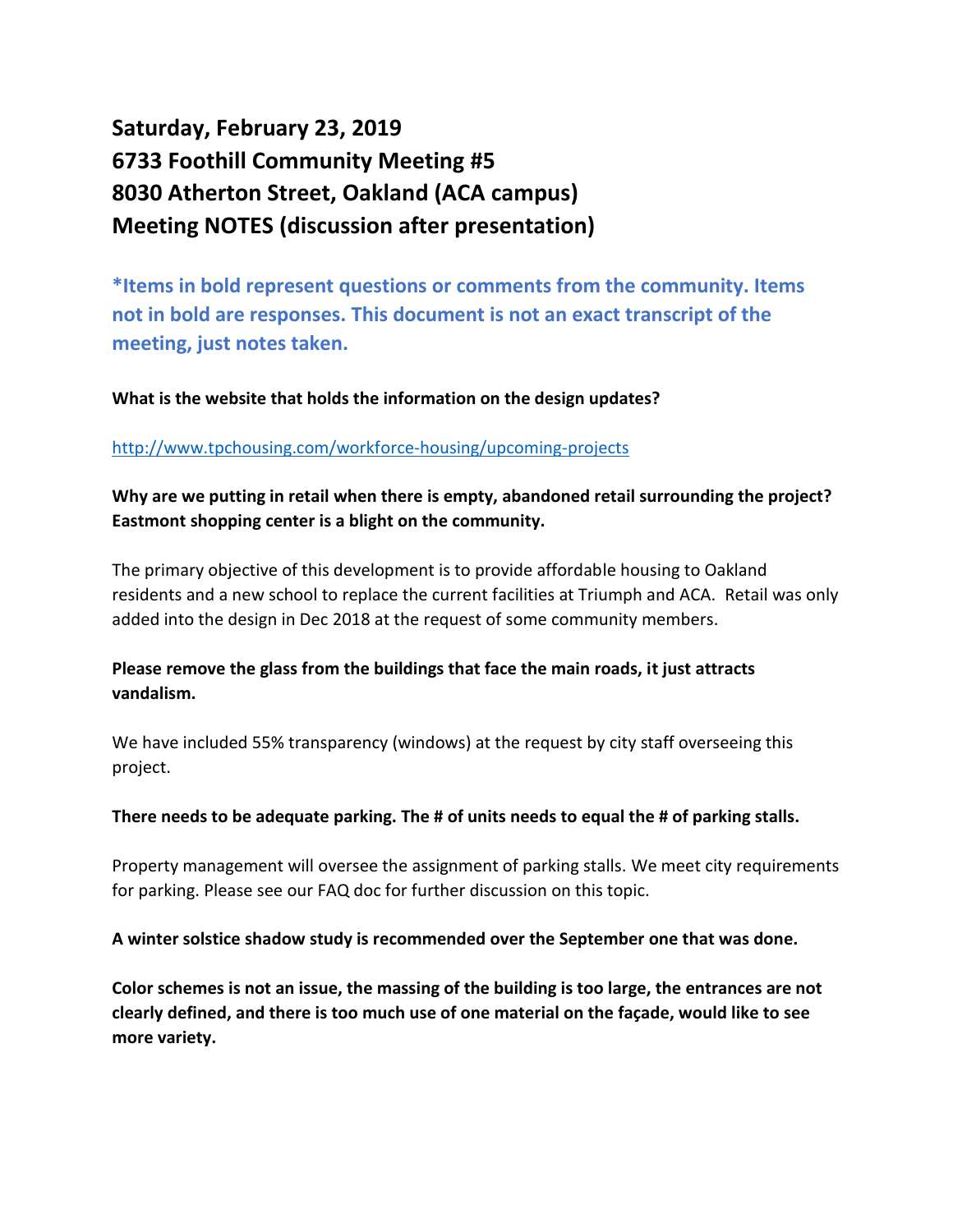**I agree that there should not be retail. Too much empty retail already there. I recommend the space be used for the benefit of the community.** 

**I would like to see how the building would look if raised to accommodate the height of parking stackers.**

**We need to incorporate scooter parking.**

**I want retail included in the project. I am against the charter school having so much space. Take some of the space allocated to the charter school and give it to the community.**

**Concern over the air quality in the garage.**

Air quality is studied as part of CEQA and will be published within the year.

# **What are the community benefits from this project? What do we get out of it? Do we get use of the gym?**

We feel that the environmental cleanup of this site is a benefit to the neighborhood. The affordable housing will be available to local residents as well. The state of the art school is a benefit to the local children and families. In addition, the school is willing to open their doors to lease space for community use.

## **OUSD Representative: Wants stoplights put in, crossing guards, and is concerned that 67th & 68th are too narrow for 2 way traffic.**

**I am against the addition of retail, too much empty retail already in neighborhood. Would prefer something that benefits the community: library, computer area, or gym.**

**Jose: Requested that retail be built for his own use, would like his restaurant to be put there. He feels retail is critical. He insisted we hire 9 part-time employees for traffic control from 7am till 9 pm and that the gym should be open all day to the community as well.**

**Does not understand our explanation of what affordable housing is. Would like to see 1 parking space per unit, it isn't realistic to assume public transportation for all these new residents. She wants us to remove the charter school from the development and replace that space with parking. Disseminating information out to the community is better done through local churches.**

**Pass out information at local schools. 67th & 68th are too narrow for this traffic. We're closing a school 10 blocks away and I'm against using district funds to build this charter school.**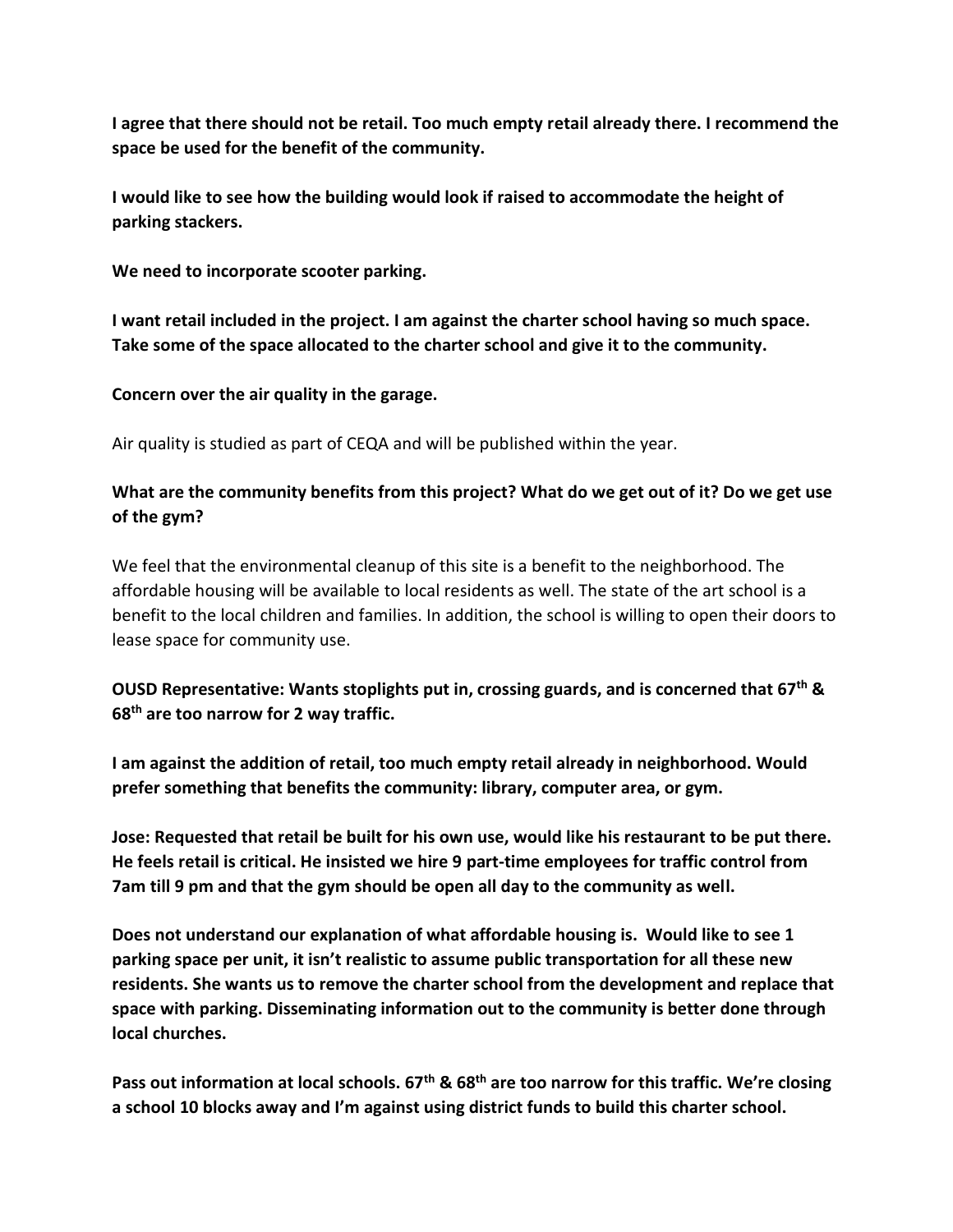**I would like retail in the project.**

**I would like an economic feasibility report on project.**

**There is disconnect with what local residents want (parking, limited glazing, no stoops, etc.) versus what the city guidelines are (limited parking, stoops, and lots of glazing). Would like to see money stay in east Oakland, retail be given to local shop owners, local developers. Would like the project to move forward ultimately, believes the kids deserve a new school especially after seeing the current conditions they attend school in now.** 

**I support retail, there is not enough parking, too much traffic already. Asked about the environmental cleanup.**

Chris explained the environmental testing that occurs through development (CEQA) and the remediation and monitoring that goes on through operations of the building.

**There's traffic everywhere in this city. That should not hold up the school from being built. This project will make the neighborhood safer for our kids, will make the neighborhood nicer. I do not think you should include retail. Why not fix up the existing abandoned retail and use that?**

**Wants affordable housing, supports the project, supports a new facility for the children of the charter school. Supports parents rights to choose which school they send their child to. Worried about parking. Would like transportation department to consider making 67th and 68th one way streets. Likes the idea of windows along the school, it connects better with the neighborhood. People walking by can see the projects / artwork from the children.**

**Would like us to consider giving local residents preference for the affordable housing, preference for teachers, possibly set aside a certain amount of units for homeless.**

We are open to giving local residents within a certain distance preference during the selection process, if that is what the community wants we can look into that.

## **Ahmed Ali Bob: Transportation Department Representative – Shared that he just became aware of this project.**

Although there has been a traffic study paid for & conducted by a traffic engineer, these are part of CEQA. The analysis of CEQA is not complete yet. City planning has not shared the reports from CEQA with the other departments, including transportation.